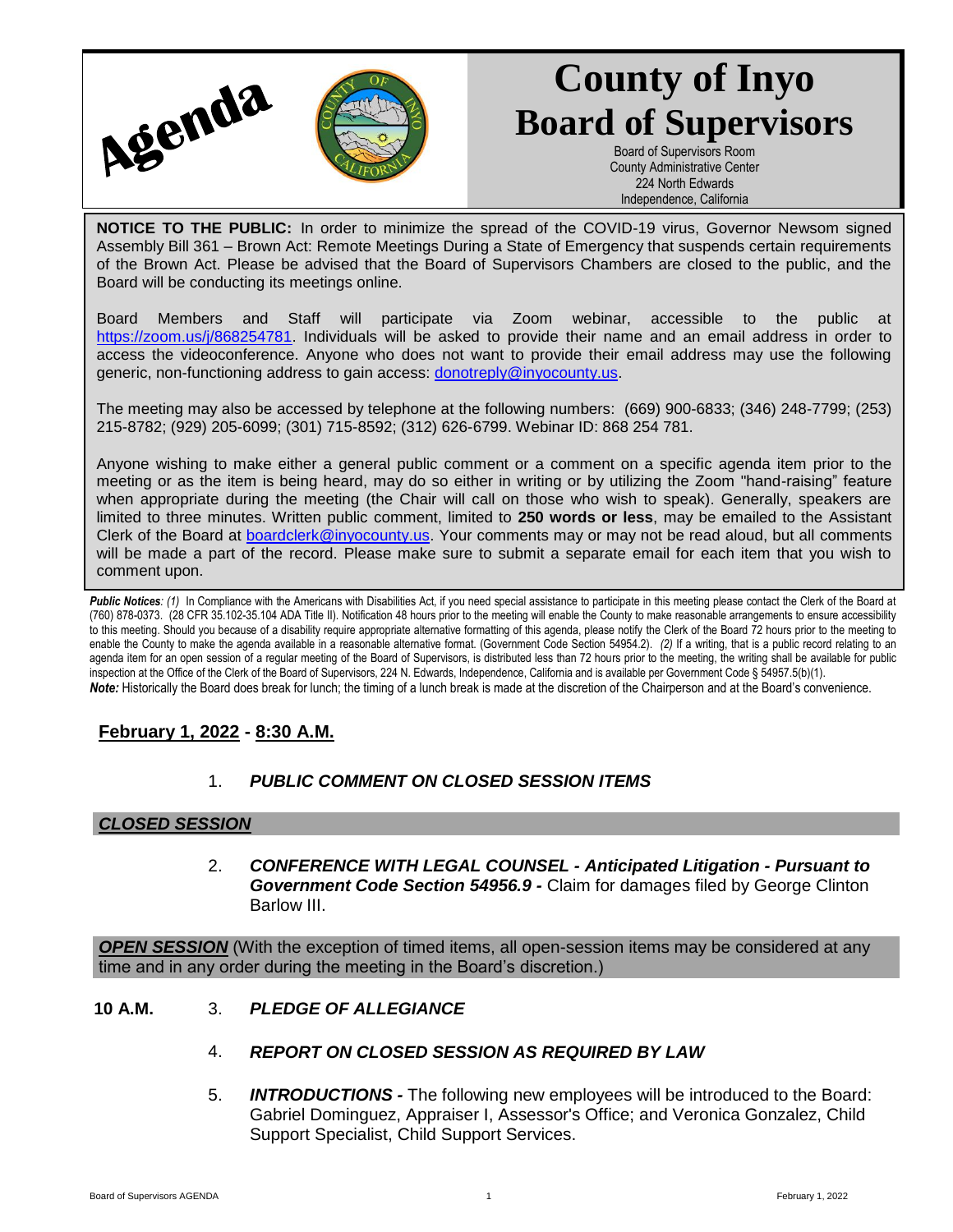6. *PUBLIC COMMENT (Comments may be time-limited)*

# 7. *COUNTY DEPARTMENT REPORTS*

#### *DEPARTMENTAL - PERSONNEL ACTIONS*

- 8. **Auditor-Controller -** Request Board find that, consistent with the adopted Authorized Position Review Policy: A) the availability of funding for one (1) Administrative Analyst I, Range 68, exists in the Auditor-Controller budgets, as certified by the Auditor-Controller and concurred with by the County Administrator and Auditor-Controller; B) the vacancies can be filled by internal candidates meeting the qualifications for the positions; C) approve the internal recruitment and hiring of one (1) Administrative Analyst I, Range 68 (\$4,714-\$5,728); and D) authorize the Auditor-Controller to backfill the resulting vacancy.
- 9. **Health & Human Services -** Request Board find that, consistent with the adopted Authorized Position Review Policy: A) the availability of funding for one (1) Office Clerk III exists in a non-General Fund budget, as certified by the HHS Director and concurred with by the County Administrator and Auditor-Controller; B) where internal candidates may meet the qualifications for the position, the vacancy could possibly be filled through an internal recruitment, but as a State Merit System position, an open recruitment is more appropriate to ensure qualified applicants apply; and C) approve the hiring of one (1) Office Clerk III at Range 052 (\$3,243 - \$3,940).

# 10. **Health & Human Services -** Request Board:

- A) Change the authorized strength by adding one (1) HHS Innovations and Grant Manager;
- B) Approve the HHS Innovations and Grant Manager job description;
- C) Find that, consistent with the adopted Authorized Position Review Policy:
	- 1. the availability of funding for one (1) HHS Innovations and Grant Manager exists in more than one non-General Fund budgets as certified by the HHS Director and concurred with by the County Administrator and Auditor-Controller; and
	- 2. where internal candidates may meet the qualifications for the position, the vacancy could possibly be filled through an internal recruitment, but an open recruitment is more appropriate to ensure qualified applicants apply;
- D) Approve the hiring of one (1) HHS Innovations and Grant Manager at Range 80 (\$6,259-\$7,613); and
- E) If an internal candidate is hired as a result of the open recruitment, authorize HHS to backfill resulting vacancy.

# 11. **Health & Human Services - Behavioral Health -** Request Board:

- A) Change the authorized strength by deleting one (1) Progress House Manager, adding one (1) MHSA/Compliance Manager, and adding one (1) Progress House Supervisor/Trainee;
- B) Approve the MHSA/Compliance Manager job description and the Progress House Supervisor/Trainee job description;
- C) Reclassify the current Progress House Manager at Range 78 (\$5,971 \$7,255) as the MHSA/Compliance Manager at Range 80 (\$6,259 - \$7,613);
- D) Find that, consistent with the adopted Authorized Position Review Policy:
	- 1. the availability of funding for one (1) Progress House Supervisor or one (1) Progress House Supervisor Trainee exists in non-General Fund budgets, as certified by the HHS Director and concurred with by the County Administrator and Auditor-Controller; and
	- 2. where internal candidates may meet the qualifications for the position, the vacancy could possibly be filled through an internal recruitment, but an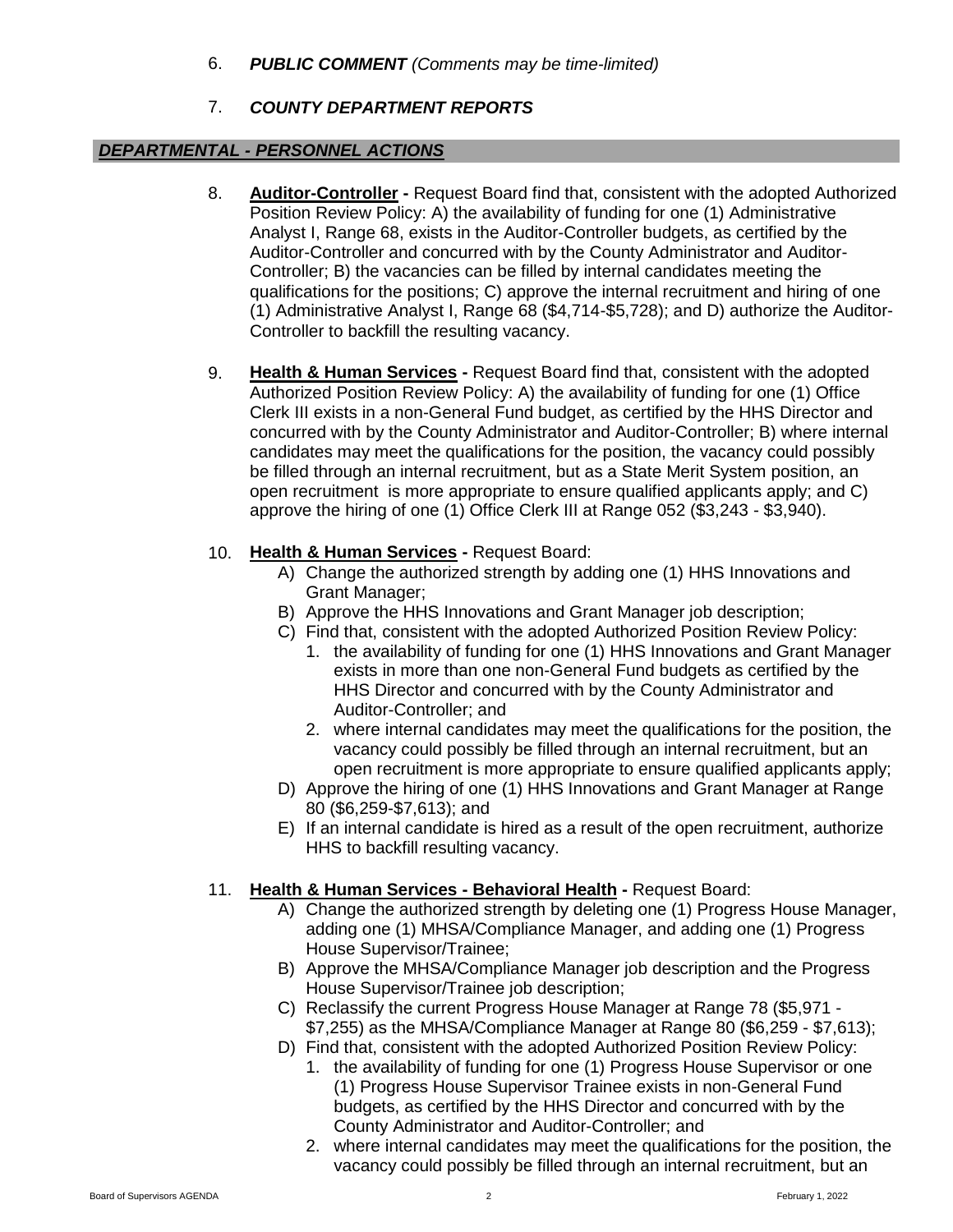open recruitment is more appropriate to ensure qualified applicants apply; and

- E) Approve the hiring of one (1) Progress House Supervisor at Range 72 (\$5,180 - \$6,292) or one (1) Progress House Supervisor Trainee at Range 70 (\$4,943 - \$6,012), dependent upon qualifications.
- 12. **Health & Human Services - Behavioral Health -** Request Board find that, consistent with the adopted Authorized Position Review Policy: A) the availability of funding for one (1) Social Worker IV/Psychotherapist position exists in the non-General Fund Mental Health budget, as certified by the HHS Director and concurred with by the County Administrator and Auditor-Controller; B) where internal candidates may meet the qualifications for the position, the vacancy could possibly be filled through an internal recruitment, but an open recruitment is more appropriate to ensure qualified applicants apply; and C) approve the hiring of one (1) Social Worker IV at Range 73 (\$5,302 - \$6,449) or Psychotherapist at Range 81 (\$6,407 - \$7,792), depending upon qualifications.

#### *CONSENT AGENDA* (Items that are considered routine and are approved in a single motion; approval recommended by the County Administrator)

- 13. **Clerk of the Board -** Request Board reappoint Mr. Richard Baker to a four-year term on the Independence Cemetery Board of Trustees, ending January 31, 2026. *(Notice of Vacancy resulted in request for reappointment from Mr. Baker.)*
- 14. **Clerk-Recorder - Elections -** Request Board approve payment to Dominion Voting Systems in the amount of \$16,134.34 for annual ImageCast Software License Maintenance and Support Fee and Extended Warranty Fee.
- 15. **County Administrator -** Request Board: A) Review and provide input for a letter of support for a CalFire-Fire Prevention education grant application which will be submitted by the Whitebark Institute on behalf of the Regional Forest and Fire Capacity Program East Subregion; and B) authorize the Chairperson to sign.
- 16. **County Administrator - Personnel -** Request Board ratify and approve the payment of \$13,500 to Meliora Public Safety Consulting.
- 17. **County Administrator - Risk Management -** Request Board acknowledge and approve updates to the employee safety program titled "Inyo County Injury and Illness Prevention Plan (IIPP)."
- 18. **County Administrator - Risk Management -** Request Board acknowledge and approve updates to the employee safety program titled "Inyo County COVID-19 Prevention Plan (CPP)."

#### **DEPARTMENTAL** (To be considered at the Board's convenience)

- 19. **Planning Department -** Request Board receive a presentation from Planning Department staff and the Treasurer Tax Collector on the status of Short-Term Rentals in Inyo County.
- 20. **Clerk of the Board -** Request Board approve the minutes of the regular Board of Supervisors meetings of January 4 and January 11, 2022.